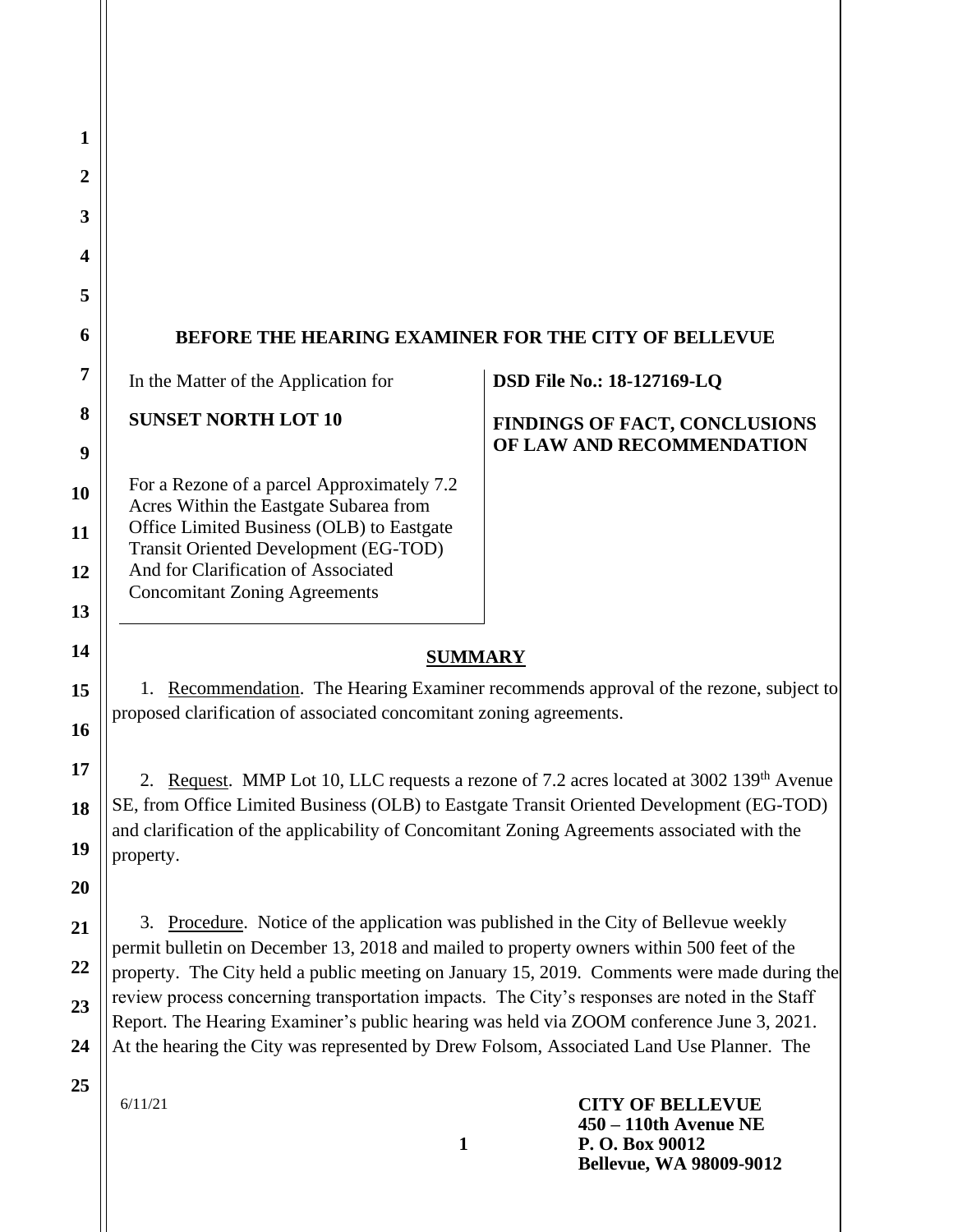Applicant was represented by Katie Kendall of McCullough Hill Leary, P.S. There was no public testimony.

**2**

**1**

**3**

**4**

**5**

**6**

4. Contents of the Record: The record consists of Exhibit C-1, City's PowerPoint Presentation; Exhibit C-2, DSD Staff Report, Exhibit C-3, the DSD project file (pages 1 through 1625); and Exhibit A-1, Applicant's Comment Letter dated 6/3/2021. The record also includes the audio recording of the virtual public hearing held June 3, 2021 at 6:00 p.m.

# **FINDINGS OF FACT**

1. The factual matters set forth in the foregoing **SUMMARY** are adopted by the Examiner as findings.

2. MMP Lot 10, LLC purchased the subject property at  $3002$  139<sup>th</sup> Ave SE in Bellevue from the original applicant Sunset North, LLC in September of 2019. MMP Lot 10, LLC has been substituted as the applicant here.

3. The applicant seeks a rezone of the property from Office Limited Business (OLB) to Eastgate Transit Oriented Development (EG-TOD) and the clarification of Concomitant Zoning Agreements associated with the property.

4. A non-project SEPA (State Environmental Policy Act) determination of non-significance (DNS) was previously issued for the site under the associated Comprehensive Plan Amendment (File #12-12970-AC) on February 12, 2015. No development or disturbance of the property is associated with this rezone. Because no new information or changes to the proposal require additional environmental review, the previous DNS was adopted for the present proposal.

5. The subject property consists of 7.2 acres within the Eastgate subarea. It is located north of SE 32nd Street, The Sound Transit Eastgate Park and Ride lies immediately to the south. Access to the site is via SE 32<sup>nd</sup> Street.

6/11/21 **CITY OF BELLEVUE** 6. The site is currently undeveloped except for retaining walls and a gravel driveway. The southern portion slopes significantly downward from east to west with steep slopes in the westerly part. The vegetation in this disturbed area is grass and shrubs. The remainder of the site is heavily vegetated with trees and shrubs. The northern portion of the property contains a mapped Type N stream, a Category II wetland and potentially other unmapped streams.

**450 – 110th Avenue NE P. O. Box 90012 Bellevue, WA 98009-9012**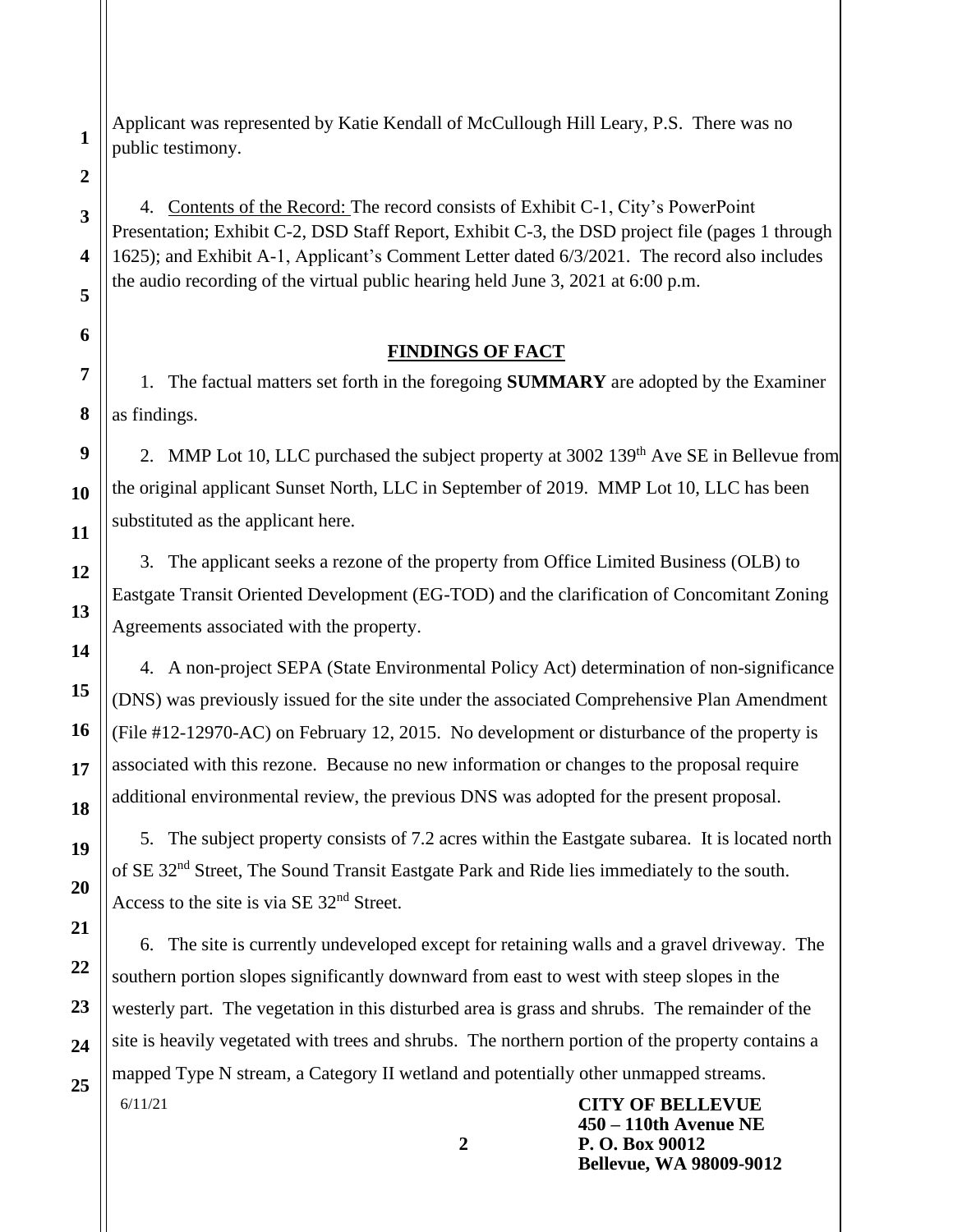7. No development is proposed under this rezone application. Any future development proposals for the property will be reviewed under a separate permit application with a full SEPA review.

8. In 1989 the 7.2 acres involved here were part of a 82.5-acre rezone to OLB and R-10 which laid the groundwork for development of the Sunset Ridge I-90 Corporate Center in three phases pursuant to a Master Plan. The instant rezone is within the second phase which called for the construction of attached residential dwelling units. A number of Concomitant Zoning Agreements (CZA's) covering this phase were adopted.

9. In 2015, the subject 7.2 acres were designated OLB/EG-TOD in the Comprehensive Plan. The clarification and modification of existing concomitant agreements was envisioned when this designation was made.

10. The instant rezone would align the zoning with the designation of the property in the Comprehensive Plan. The neighboring Eastgate Park and Ride property is zoned EG-TOD.

11. Presently, the adjacent land use is as follows: To the west: office development; to the south: Eastgate Park and Ride; to the east: multi-family development with Bellevue College further east; to the north: undeveloped multi-family zoned area.

12. Under the proposed zoning, dimensional standards would change. The setbacks would be reduced, the floor area ratio (FAR) would increase, the building height limit would increase.

13. However, the increase in FAR is mitigated by limitations of lot coverage due to critical areas and stream buffers on the property. Impacts of increased building height will be lessened by the change in grade compared to surrounding residential development.

14. No amendments or modifications of existing CZA provisions regarding office use are proposed with the result that office use will not be permitted on the subject property.

15. At the request of the City, the applicant submitted a Traffic Analysis Memorandum. The memorandum analyzed impacts to four intersections and determined that the proposed rezone would not be expected to result in a degradation of service. Of course, the impacts of any specific development proposal will be determined when such a proposal is reviewed.

**3**

6/11/21

**CITY OF BELLEVUE 450 – 110th Avenue NE P. O. Box 90012 Bellevue, WA 98009-9012**

**1**

**2**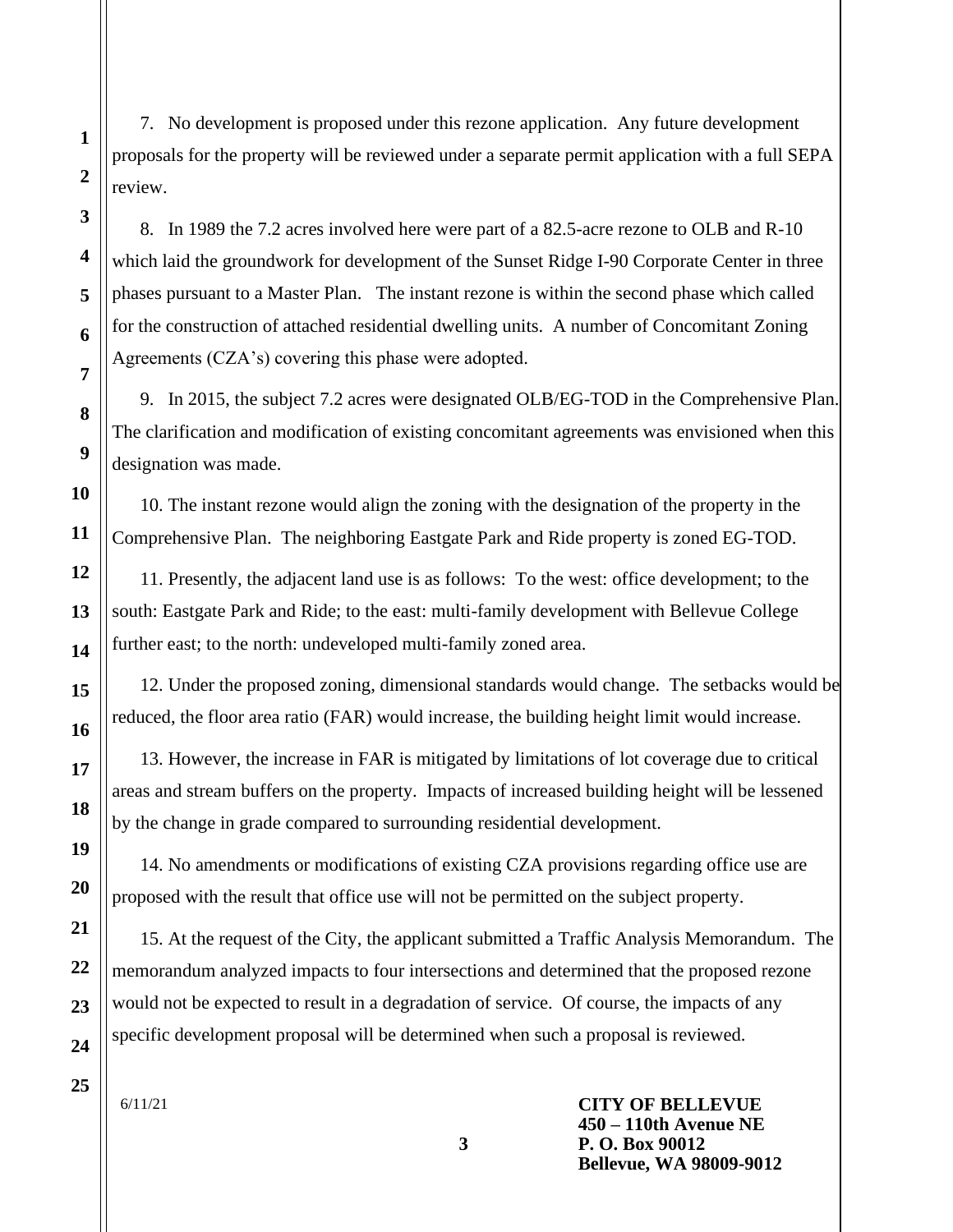16. The Examiner finds that the proposed rezone bears a substantial relationship with the public health, safe and welfare through the creation of residential development opportunities near Bellevue College and places of work.

17. The proposed rezone will not materially affect development on surrounding parcels and has merit for the community as a whole.

18. The applicant seeks clarification or modification of concomitant zoning agreements associated with the property. In this regard, the Examiner finds that the Staff analysis is sound and he adopts the same. In particular the Examiner finds:

(1) The 750,000 gross square foot limit is related to office and ancillary uses and does not preclude residential development. (CZA 14463)

(2) The Master Plan requirement was satisfied under prior Design Review for the first development project.

(3) The requirements of Conditions #3, and #4, CZA 22416, will be fulfilled by Design Review of any specific future development.

(4) Past requirements for affordable housing referred to the Sunset Ridge development not to the subject property. The Sunset Ridge development was completed many years ago. Under LUC 20.20.128 providing affordable housing now is discretionary.

(5) The requirements for a childcare facility, public trail system, neighborhood park and fitness center requirements have been satisfied.

(6) Clause 3 of Condition 16, CZA 19271, referring to a buffer averaging 40 feet in width abutting the adjacent parcel developed with residential use should be retained

(7) Clauses 4, 5 and 6 of Condition 16, CZA 19271, will be satisfied by recording of the proposed Native Growth Protection Easement (NGPE), depicted in Attachment 8 of the Staff Report.

(8) Condition 18, CZA 14463, requiring an emphasis on native plant material where supplemental plantings are required shall remain in effect.

**4**

6/11/21

**CITY OF BELLEVUE 450 – 110th Avenue NE P. O. Box 90012 Bellevue, WA 98009-9012**

**25**

**1**

**2**

**3**

**4**

**5**

**6**

**7**

**8**

**9**

**10**

**11**

**12**

**13**

**14**

**15**

**16**

**17**

**18**

**19**

**20**

**21**

**22**

**23**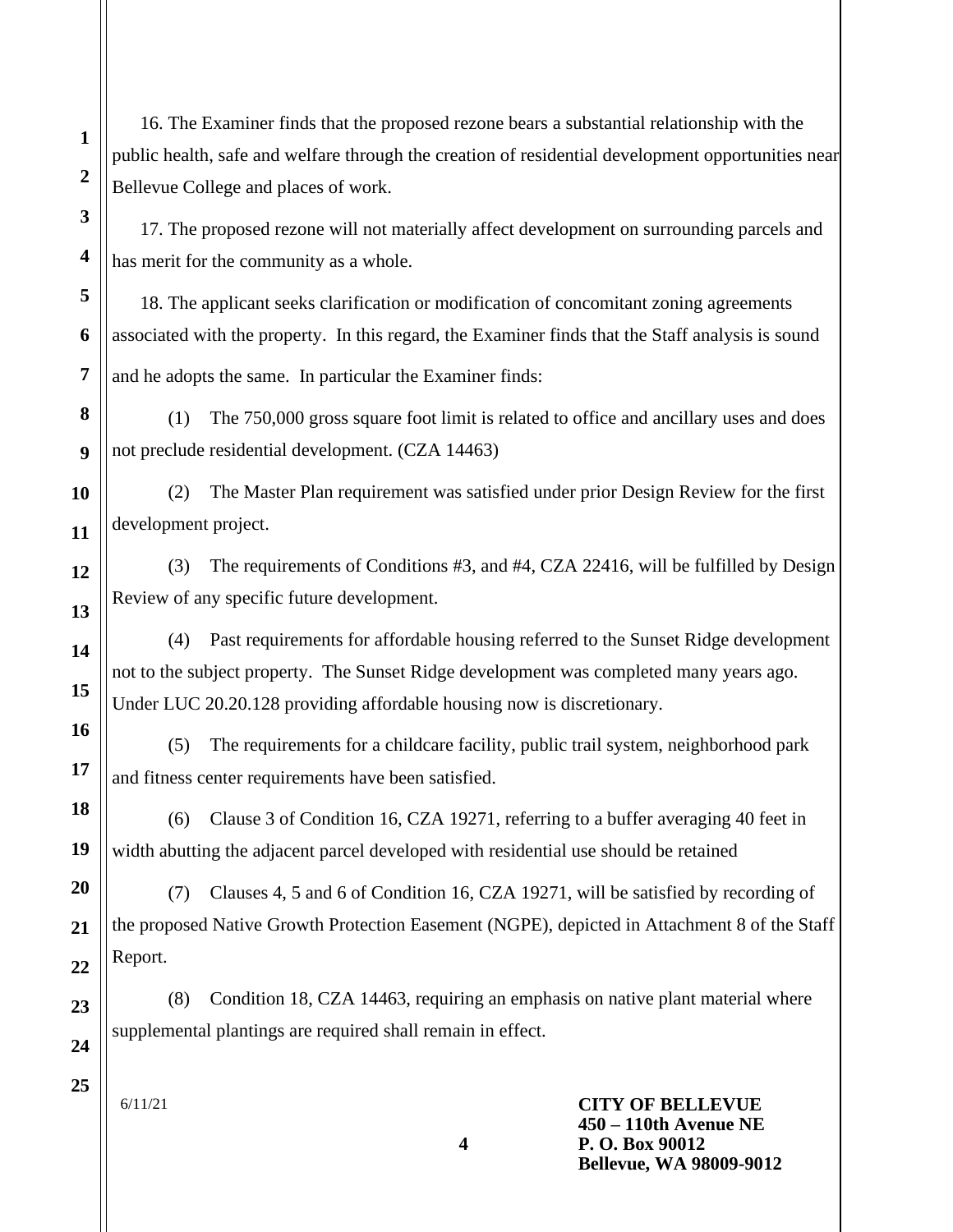(9) The requirement for a roadway connector between SE Eastgate Way and Kamber Road has been satisfied.

(10) The requirement for an access road to the detention pond on the western edge of the site has been satisfied.

19. The Staff Report is by this reference incorporated herein as though fully set forth.

20. Any conclusion herein which may be deemed a finding is hereby adopted as such.

## **CONCLUSIONS OF LAW**

1. The Hearing Examiner has jurisdiction over this proceeding. It is a Process III decision in which the Examiner make a recommendation for final action by the City Council. LUC 20.35.015, 20.35.337.

2. The requirements of SEPA have been met.

3. The proposal meets the criteria for approval of a site-specific rezone. LUC 20.30A.140.

4. The proposed clarifications of applicable concomitant zoning agreements are appropriate.

5. Any finding herein which may be deemed a conclusion is hereby adopted as such.

## **CONDITIONS**

## 1. **AUTHORITY**:

Approval of this rezone does not constitute approval of any Land Use Code amendments, Land Use entitlement review, or any other ancillary permits that may be required for the design and construction of any proposed development on the rezone site.

## 2. **CONCOMITANT CONDITION OF APPROVAL (CZA 14463, Condition #1)**:

As discussed in the Staff Report, the 750,000 gross square foot limitation in Condition #1 does not apply to multi-family development or uses ancillary to multi-family development on the property. However, the 750,000 gross square foot limitation in Condition 1 will continue to apply to office, ancillary retail, restaurant, and other such uses on the property.

**5**

6/11/21

**CITY OF BELLEVUE 450 – 110th Avenue NE P. O. Box 90012 Bellevue, WA 98009-9012**

**25**

**1**

**2**

**3**

**4**

**5**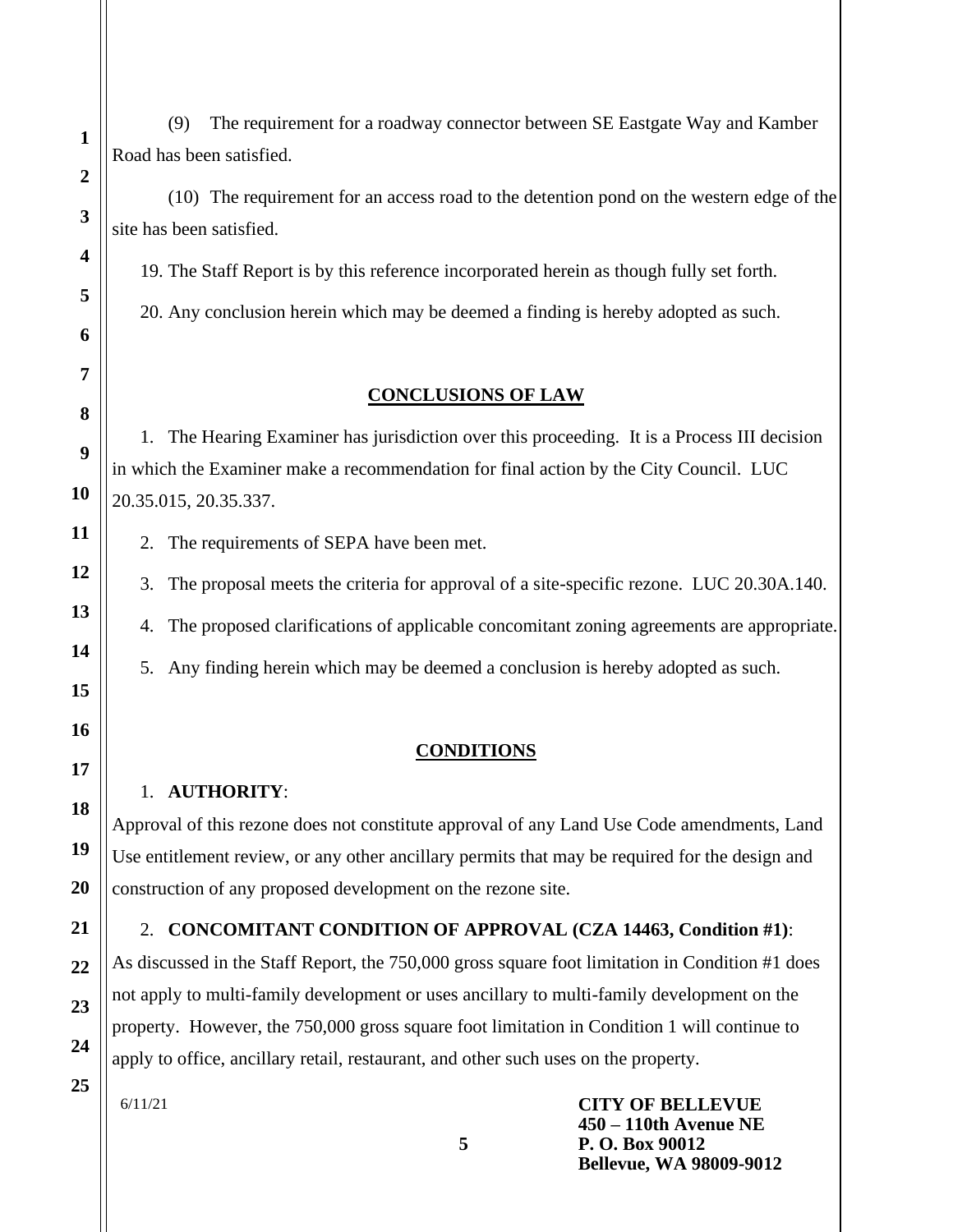# 3. **CONCOMITANT CONDITION OF APPROVAL (CZA 19271, Amended Condition #16)**:

As discussed in the Staff Report, Clause 3 of Amended Condition #16 in CZA 19271 shall remain as a condition of zoning for the property. The recording of a Native Growth Protection Easement that is consistent with Attachment 8 of the Staff Report will satisfy Clauses 4, 5, and 6 of Amended Condition #16 for the property.

4. **CONCOMITANT CONDITION OF APPROVAL (CZA 14463, Condition #18)**: As discussed in the Staff Report, Condition 18 shall remain as a condition of zoning for the property.

#### **RECOMMENDATION**

The requested rezone should be **APPROVED**, and applicable concomitant agreements modified, as set forth in the above conditions.

**DONE**, this 11th day of June, 2021.

Wick Duff

Wick Dufford, Hearing Examiner

## **NOTICE OF RIGHT TO APPEAL**

(Pursuant to Resolution No. 9473)

**RIGHT TO APPEAL-TIME LIMIT**

Persons and entities identified in Land Use Code (LUC) 20.35.350, may appeal the recommendation of the Hearing Examiner to the Bellevue City Council by filing a written statement of the Findings of Fact or Conclusions of Law which are being appealed, and paying a fee, if any, as established by ordinance or resolution, no later than 14 calendar days following the date that the recommendation was mailed. The written statement must be filed together with an appeal notification form, available from the City Clerk. The written statement of appeal, the appeal notification form, and the appeal fee, if any, must be received by the City Clerk no later than **5:00 p.m. on Friday, June 25, 2021.**

**25**

**1**

**2**

**3**

**4**

**5**

**6**

**7**

**8**

**9**

**10**

**11**

**12**

**13**

**14**

**15**

**16**

**17**

**18**

**19**

**20**

**21**

**22**

**23**

**24**

6/11/21